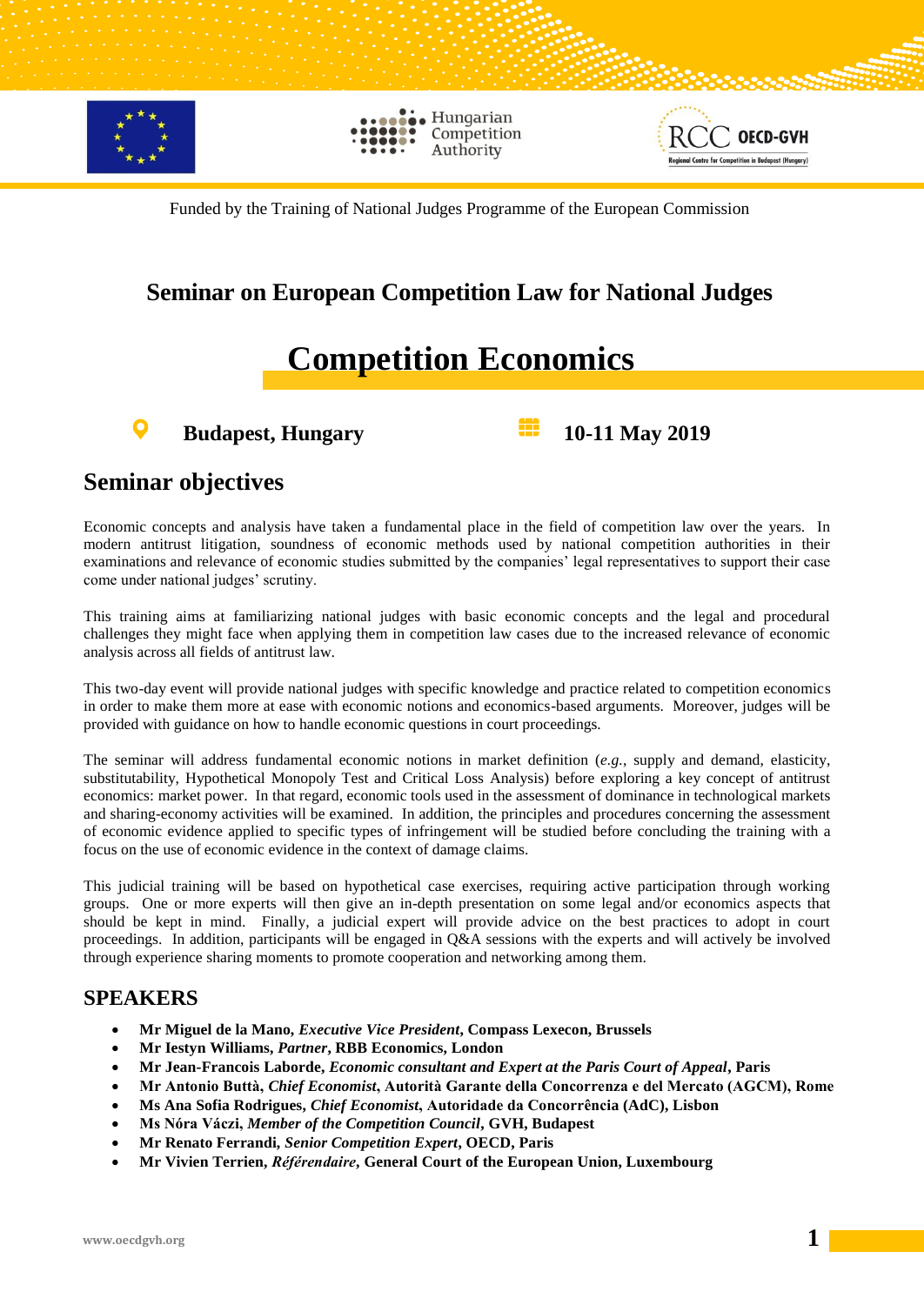# **Agenda**

|                   | <b>Friday, 10 May 2019</b>                                                                                               |
|-------------------|--------------------------------------------------------------------------------------------------------------------------|
| 09.15-09.30       | <b>Welcome and Opening Remarks by Vivien Terrien (CJEU, Luxembourg)</b>                                                  |
| 09.30-09.45       | <b>Group Photo and Introduction</b>                                                                                      |
| <b>Roundtable</b> | PRINCIPLES AND PROCEDURES CONCERNING THE ASSESSMENT OF<br><b>ECONOMIC EVIDENCE IN COURTS</b>                             |
| 09.45-10.05       | Economic Evidence before the EU Courts: Relevance & Challenges<br>by Vivien Terrien (EU General Court, Luxembourg)       |
| 10.05-10.20       | Economic Evidence and Standard of Proof: The Evolution in the wake of Digitalization<br>by Renato Ferrandi (OECD, Paris) |
| 10.20-10.35       | <b>Economic Analysis in Horizontal Agreements: Restrictions by Effect</b><br>by Nóra Váczi (GVH, Budapest)               |
| 10.35-10.50       | The Use of Economic Experts by the Courts<br>by Jean-François Laborde (Minds & Hearts, Paris)                            |
| 10.50-11.05       | <b>Rights of Defense, Confidentiality and Economic Evidence</b><br>by Antonio Buttà (AGCM, Rome)                         |
| 11.05-11.15       | <b>Q&amp;A and Experience Sharing Session</b>                                                                            |
| 11.15-11.30       | <b>Coffee Break</b>                                                                                                      |
| <b>THEME #1</b>   | <b>ECONOMICS &amp; MARKET DEFINITION</b>                                                                                 |
| 11.30-11.45       | <b>Market Definition: The Whys and Wherefores</b><br>by Ana Sofia Rodrigues (AdC, Lisbon)                                |
| 11.45-11.50       | Case Instructions by Renato Ferrandi (OECD, Paris)                                                                       |
| 11.50-12.35       | <b>Hypothetical Case Exercise #1 - Working Groups</b>                                                                    |
| 12.35-12.55       | <b>Reports from the Groups' Representatives</b>                                                                          |
| 12.55-13.10       | Wrap-Up Hypo by Renato Ferrandi (OECD, Paris)                                                                            |
| 13.10-14.30       | Lunch in the hotel's restaurant                                                                                          |
| 14.30-14.45       | <b>Market Definition in the Hungarian Newspaper Sector</b><br>by Nóra Váczi (GVH, Budapest)                              |
| 14.45-15.00       | <b>Demand-Side Substitutability: Two Examples from AGCM Cases</b><br>by Antonio Buttà (AGCM, Rome)                       |
| 15.00-15.10       | <b>Q&amp;A and Experience Sharing Session</b>                                                                            |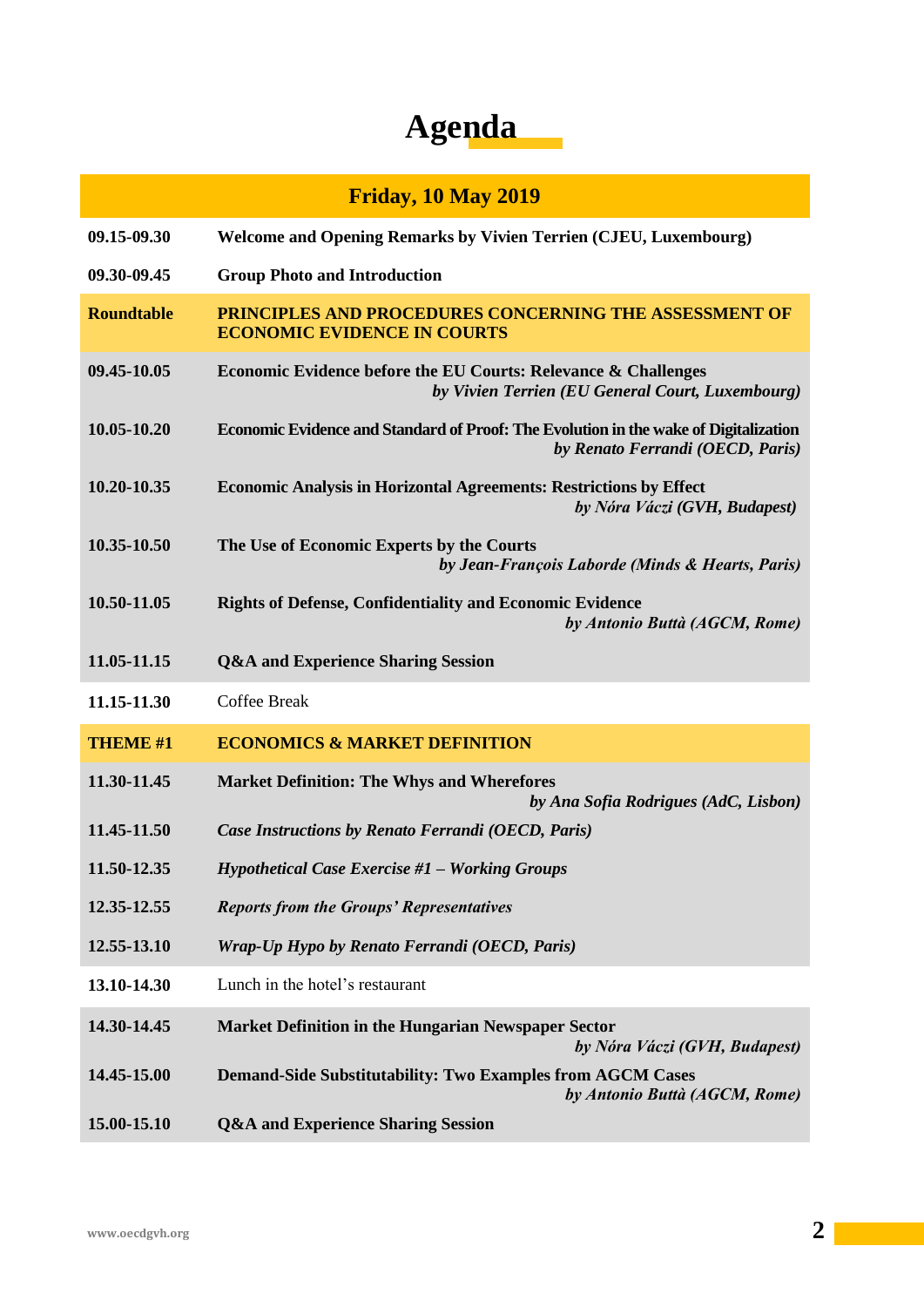| THEME #2        | <b>ECONOMICS &amp; MARKET POWER/DOMINANCE IN ABUSES CASES</b>                                                          |
|-----------------|------------------------------------------------------------------------------------------------------------------------|
| $15.10 - 15.15$ | Case Instructions by Miguel de la Mano (Compass Lexecon, Brussels)                                                     |
| $15.15 - 16.10$ | $H$ ypothetical Case Exercise #2 – Working Groups                                                                      |
| $16.10 - 16.25$ | Coffee break                                                                                                           |
| $16.25 - 16.45$ | <b>Reports From the Groups' Representatives</b>                                                                        |
| 16.45-17.05     | Wrap-Up Hypo by Miguel de la Mano (Compass Lexecon, Brussels)                                                          |
| 17.05-17.20     | <b>Economic Analysis of Dominance in the Portuguese Postal Services Sector</b><br>by Ana Sofia Rodrigues (AdC, Lisbon) |
| 17.20-17.35     | <b>Q&amp;A and Experience Sharing Session</b>                                                                          |

*Networking Event*

*19:10: Danube River Cruise & Dinner (meeting at the hotel reception)*

## **Saturday, 11 May 2019**

| 09.15-09.20     | Presentation of the second day by Vivien Terrien (CJEU, Luxembourg)                                                                  |
|-----------------|--------------------------------------------------------------------------------------------------------------------------------------|
| <b>THEME #3</b> | <b>ECONOMICS AND ANTICOMPETITIVE CONDUCTS</b>                                                                                        |
| 09.20-09.50     | Case Introduction and Instructions by Iestyn Williams (RBB Economics, London)                                                        |
| 09.50-10.50     | Hypothetical Case Exercise #3 - Working Groups                                                                                       |
| 10.50-11.05     | Coffee Break                                                                                                                         |
| 11.05-11.25     | <b>Reports from the Groups' Representatives</b>                                                                                      |
| 11.25-11.50     | Wrap-up Hypo by Iestyn Williams (RBB Economics, London)                                                                              |
| 11.50-12.05     | <b>Economics and Exclusionary Abuses: the Example of Margin Squeeze in GVH cases</b><br>by Nóra Váczi (GVH, Budapest)                |
| 12.05-12.20     | Economics and Exclusionary Abuses: the Example from the Electricity Sector in Portugal<br>by Ana Sofia Rodrigues (AdC, Lisbon) (tbc) |
| 12.20-12.35     | Economics and Exploitative Abuses: the Example of Excessive Pricing in the Aspen Case<br>by Antonio Buttà (AGCM, Rome)               |
| 12.35-12.45     | <b>Q&amp;A and Experience Sharing Session</b>                                                                                        |
| $12.45 - 14.00$ | Lunch in the hotel's restaurant                                                                                                      |